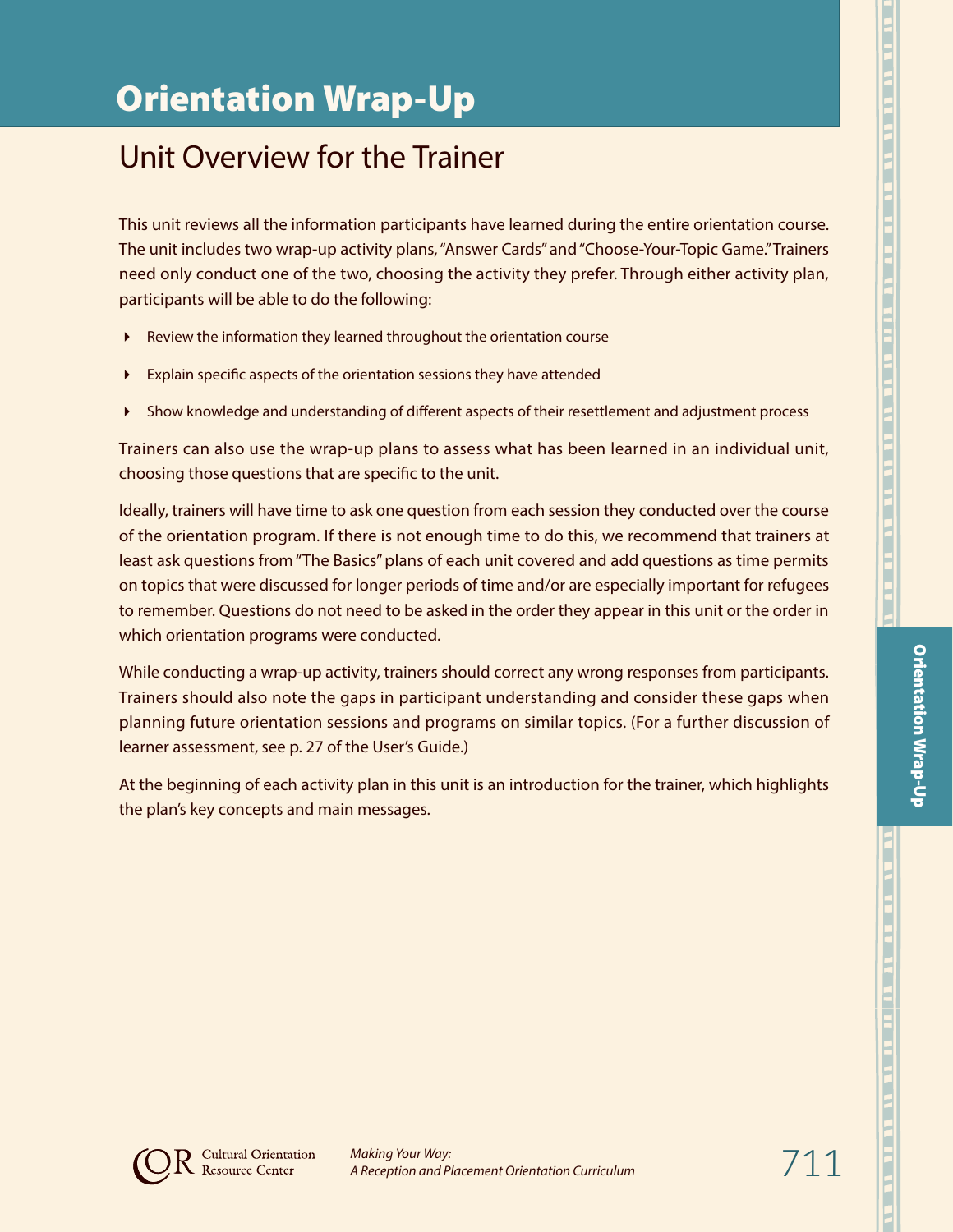# Answer Cards

## Introduction for the Trainer

## Key Content

During this session, participants will review information and demonstrate what they have learned throughout the orientation course.

### Main Messages

Participants will review, explain, and demonstrate their understanding of various aspects of orientation and their resettlement process. Trainers should encourage participants to share what they have learned.



### 35 minutes

## **Objectives**

Participants will be able to do the following:

- $\blacktriangleright$  Review the information they learned throughout the orientation course
- Explain specific aspects of the orientation sessions they attended
- Explain different aspects of their resettlement process

#### **Materials**

 $\Box$  Green printer paper, 1 piece per 4 participants

- $\Box$  Pink printer paper, 1 piece per 4 participants
- $\Box$  Answer Card Wrap-Up Statements and Follow-Up Questions (included)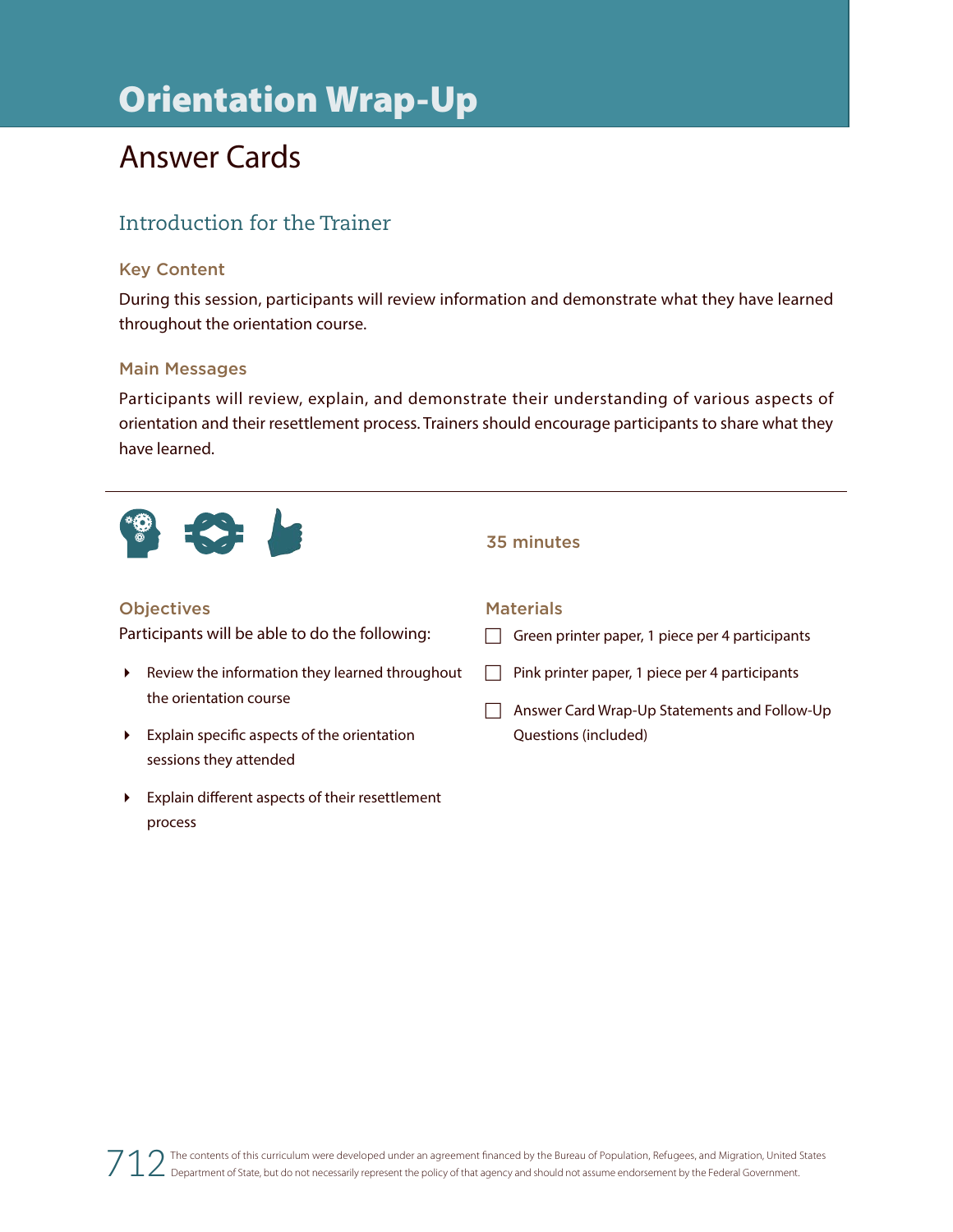Review the Answer Card Wrap-Up Statements and Follow-Up Questions and edit according to the topics covered and issues that came up. Review the responses to the statements, check for accuracy in your area, and fill in the spaces with relevant local information.

Cut the pieces of green and pink paper into quarters.

# Trainer's Introduction of Session to Participants

During this session, we will review the information you have learned during the orientation.

## Activity

Distribute sheets of green and pink paper that have been cut into quarters to each participant.

Tell participants that you will ask a question about something they have learned in the orientation sessions. If participants think the answer is "yes," they should raise their green piece of paper. If participants think the answer is "no," they should raise their pink piece of paper. Participants must respond to each question.

If participants seem to be watching for others to respond before choosing a color, ask them to either close their eyes, or raise their papers when you count to three.

Read the first statement from the Answer Card Wrap-Up Statements and Follow-Up Questions and give participants enough time to respond. Refer to the Answer Card Wrap-Up Statements and Follow-Up Questions for correct responses to the statements. Ask participants to respond to the follow-up question. Discuss correct answers as needed.

When all of the questions have been asked, answered, and discussed, debrief the session with participants using the questions below:

## Debriefing Questions

- What are some of the most important things you have learned during these orientation sessions?
- What remaining questions do you have about the material covered?
- What would you like to learn more about? How will you find out this information?

## *Working With Individuals or Very Small Groups*

This session can be conducted with an individual or very small groups, as well as with larger groups.



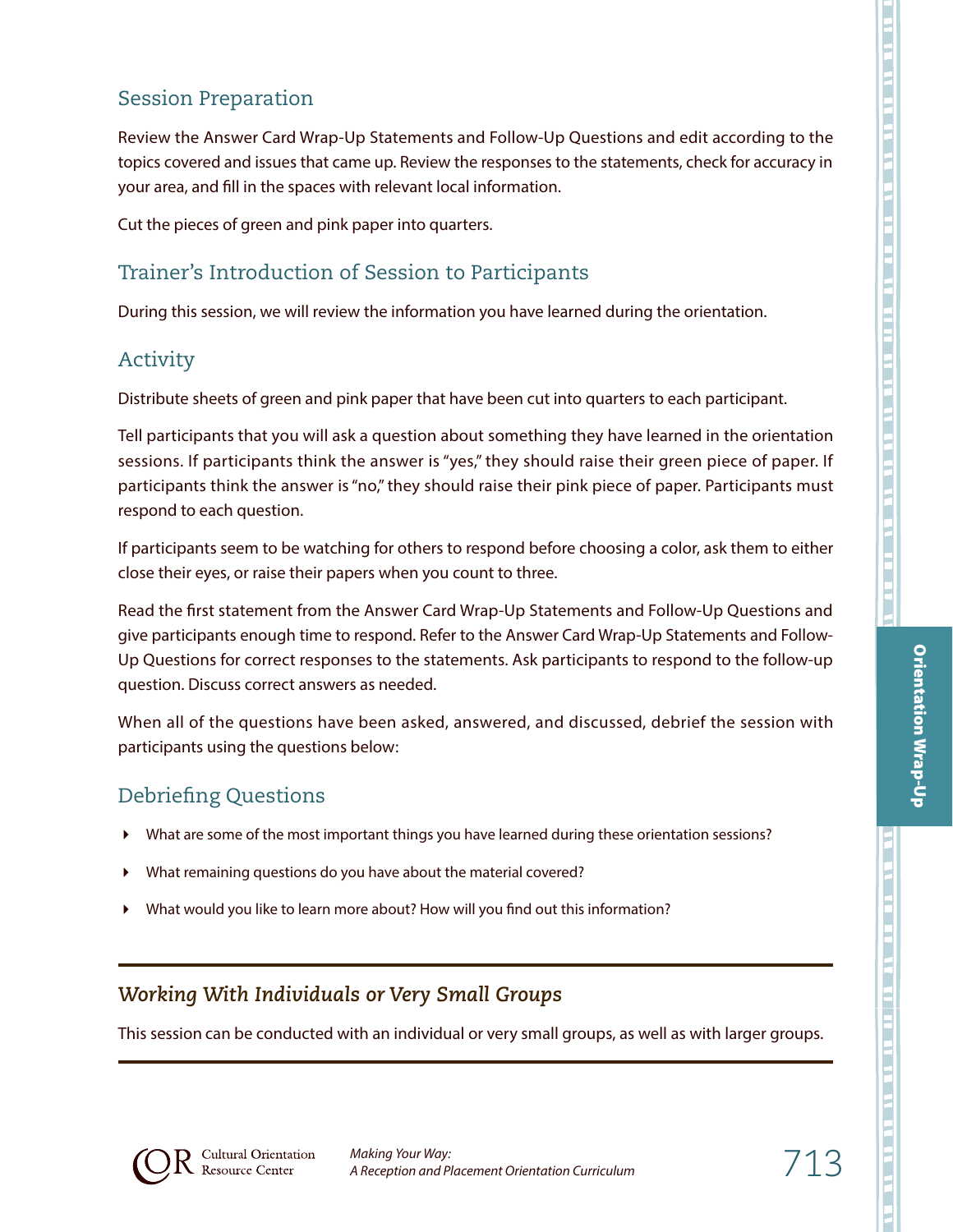## Variations and Considerations

This wrap-up game can go on for as long as necessary or as time permits and can be used for any topic that lends itself to yes/no questions.

If you do not have easy access to green and pink printer paper, do one of the following:

 Use different colors that are easier to find, making it clear to participants which color represents "Yes" and which one represents "No." Consider putting signs on the wall as shown here:



- Use colored index cards or Post-It notes.
- Put different marks on white paper with markers (red and green dots would be ideal) or by drawing simple shapes. Refer to the example here:



If needed, use translated versions of the Answer Card Wrap-Up Statements and Follow-Up Questions.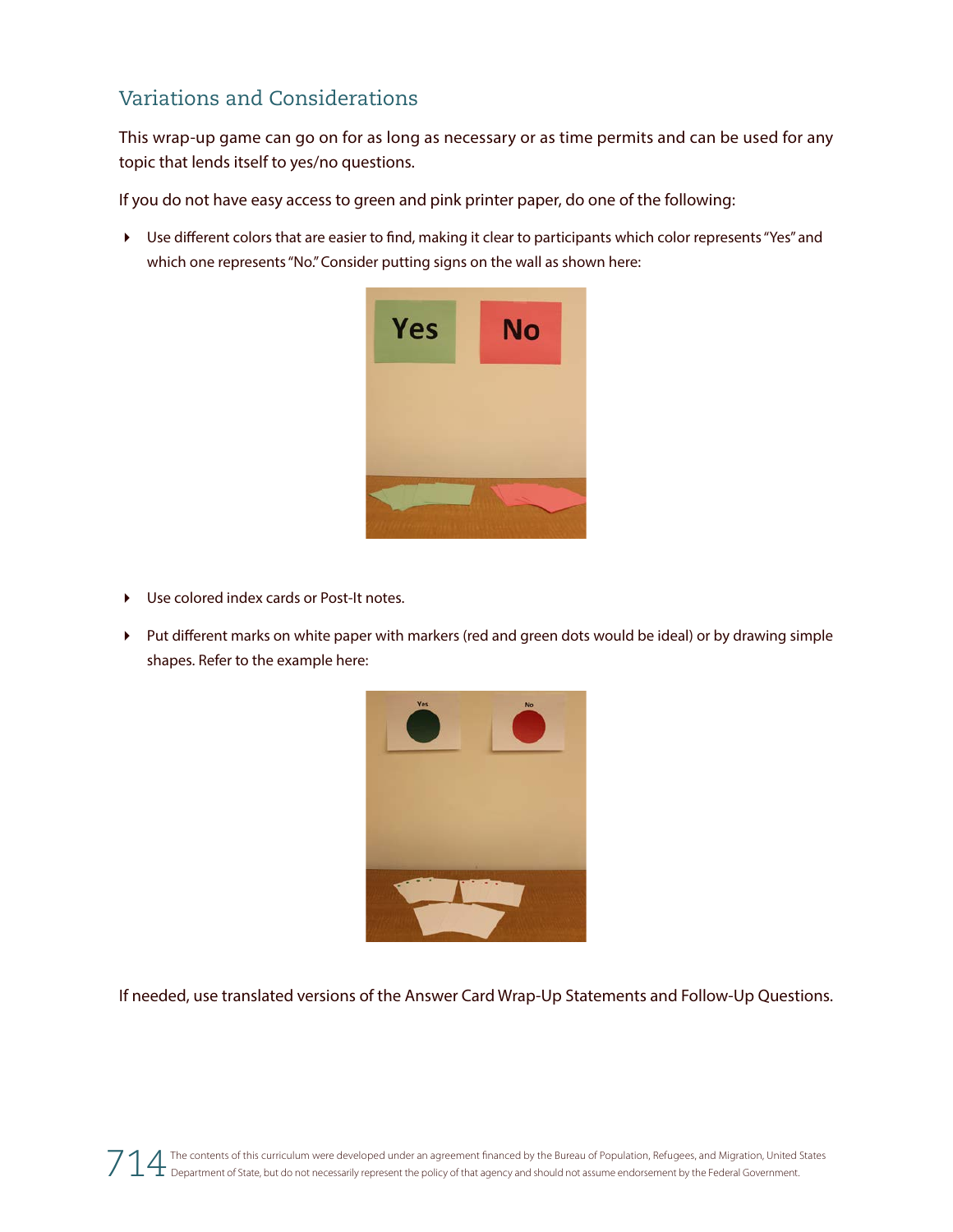# Answer Card Wrap-Up Statements and Follow-Up Questions

These statements and follow-up questions were developed based on the full reception and placement (R&P) Orientation Curriculum. Add or remove questions based on the material you covered during the orientation sessions.

| Unit                                  | <b>Activity Plan</b>                                                 | <b>Statement</b>                                                                                                                                                                                           | <b>Answer Key</b> | <b>Follow-Up Question</b>                                                                                                                |
|---------------------------------------|----------------------------------------------------------------------|------------------------------------------------------------------------------------------------------------------------------------------------------------------------------------------------------------|-------------------|------------------------------------------------------------------------------------------------------------------------------------------|
|                                       | The Basics: Role<br>of the Local<br>Resettlement<br>Agency           | The resettlement agency is<br>responsible for providing basic<br>services to you and your family.                                                                                                          | Yes               | Name two of the basic<br>services that your resettlement<br>agency will provide.                                                         |
| Role of the Local Resettlement Agency | Initial<br>Resettlement<br>Assistance and<br>Services Provided       | If you do not receive a television<br>or computer when you first arrive<br>in the United States, you should<br>complain to your case worker/<br>manager about getting one from<br>the resettlement agency. | <b>No</b>         | What are two services that<br>will be provided to you during<br>your first few months in the<br><b>United States?</b>                    |
|                                       | Attending<br>Orientation<br>Classes                                  | You must attend orientation. It is<br>required.                                                                                                                                                            | <b>No</b>         | What are three reasons why<br>a refugee should attend<br>orientation classes?                                                            |
|                                       | A New<br>Partnership                                                 | Communication styles are the<br>same around the world.                                                                                                                                                     | <b>No</b>         | What are two things to<br>remember when trying to<br>communicate respectfully<br>with your case worker/<br>manager in the United States? |
|                                       | Overcoming<br>Challenges                                             | If you have an issue with<br>something your case worker/<br>manager does, you should<br>discuss it with her or him.                                                                                        | Yes               | When you have a challenging<br>situation with your case<br>worker/manager, what are two<br>things to remember?                           |
| ces and                               | The Basics:<br>Community<br>Services and<br><b>Public Assistance</b> | There are many community<br>services available in your area, but<br>they are all expensive to use.                                                                                                         | Local response    | Name two community<br>services available in your area<br>and what they can provide to<br>you.                                            |
| Ŭ,                                    | <b>Types of Services</b>                                             | You can use things like books and<br>computers for free at the public<br>library.                                                                                                                          | Yes               | Besides books and computers,<br>what are two other things you<br>can use the library for?                                                |
| Community<br>Public A                 | Social<br>Involvement in<br><b>Your Community</b>                    | Getting involved in your<br>community will help you practice<br>English.                                                                                                                                   | Yes               | What are two ways to get<br>involved in your community?                                                                                  |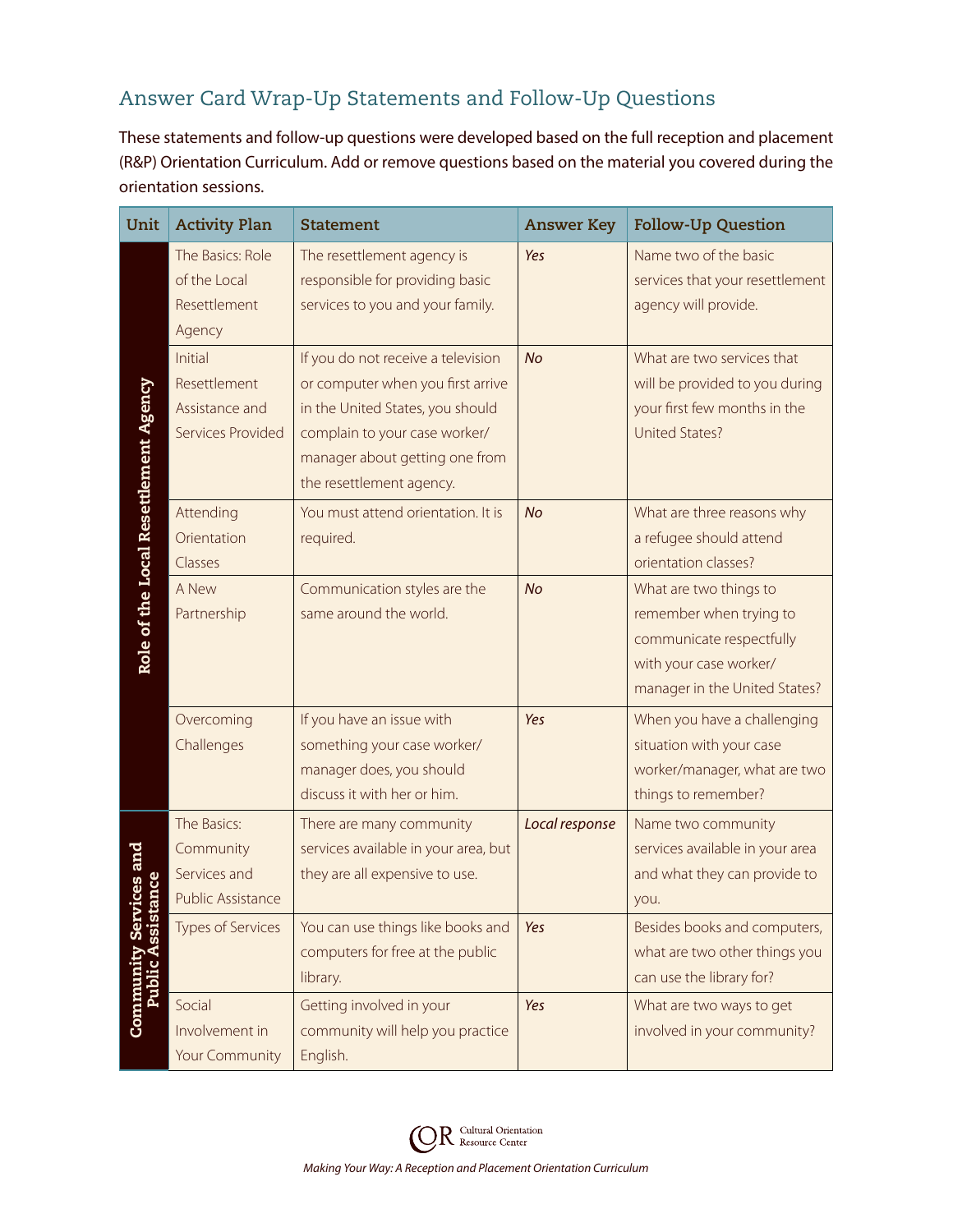| Unit             | <b>Activity Plan</b>                             | <b>Statement</b>                                                                                                              | <b>Answer Key</b>            | <b>Follow-Up Question</b>                                                                                  |
|------------------|--------------------------------------------------|-------------------------------------------------------------------------------------------------------------------------------|------------------------------|------------------------------------------------------------------------------------------------------------|
|                  | The Basics:<br>Housing                           | Your resettlement agency is<br>responsible for providing you<br>with furniture when you first<br>arrive in the United States. | Yes                          | In the area of housing, what<br>are two responsibilities your<br>resettlement agency has?                  |
| <b>Housing</b>   | Housing<br><b>Rights and</b><br>Responsibilities | It is the responsibility of your case<br>worker/manager to keep your<br>home clean.                                           | <b>No</b>                    | Give one responsibility that<br>a landlord or landlady has<br>and one responsibility that a<br>tenant has. |
|                  | Being a Good<br>Neighbor                         | All neighbors in the United States<br>are friendly and respectful.                                                            | <b>No</b>                    | Describe two ways to be a<br>respectful neighbor.                                                          |
|                  | The Basics:<br>Transportation                    | The best form of public<br>transportation in the area is the<br>bus.                                                          | Local response               | What are two forms of<br>transportation that are<br>available to you in your new<br>community?             |
| Transportation   | <b>Getting Around</b><br>Your New<br>Community   | You will need to learn to use<br>public transportation to get<br>around.                                                      | Local response               | Describe how you will get<br>from your home to the<br>grocery store?                                       |
|                  | Owning and<br>Driving a Car                      | Owning and driving a car is<br>expensive.                                                                                     | Yes                          | What are two challenges of<br>having a car?                                                                |
|                  | The Basics:<br>Employment                        | You will need to get a job as<br>quickly as possible.                                                                         | Depends on<br>the individual | How will you find a job?                                                                                   |
| Employment       | Working in the<br><b>United States</b>           | You can learn English while<br>working.                                                                                       | Yes                          | What are two reasons why it is<br>important to have a job in the<br><b>United States?</b>                  |
|                  | Finding a Job                                    | You will need to be active in<br>looking for a job.                                                                           | Yes                          | What are two ways you will<br>look for a job?                                                              |
|                  | The Basics:<br>Learning English                  | English is the language that<br>most people in the United States<br>speak.                                                    | Yes                          | Give three reasons why<br>learning English is important.                                                   |
| Learning English | Ways to Learn<br>English                         | It is very easy to learn English.                                                                                             | <b>No</b>                    | Why is it helpful to learn<br>English in more than one way?                                                |
|                  | Benefits of<br>Learning English                  | Learning English can help your<br>adjustment process.                                                                         | Yes                          | What are two reasons to<br>attend English class even after<br>you have found a job?                        |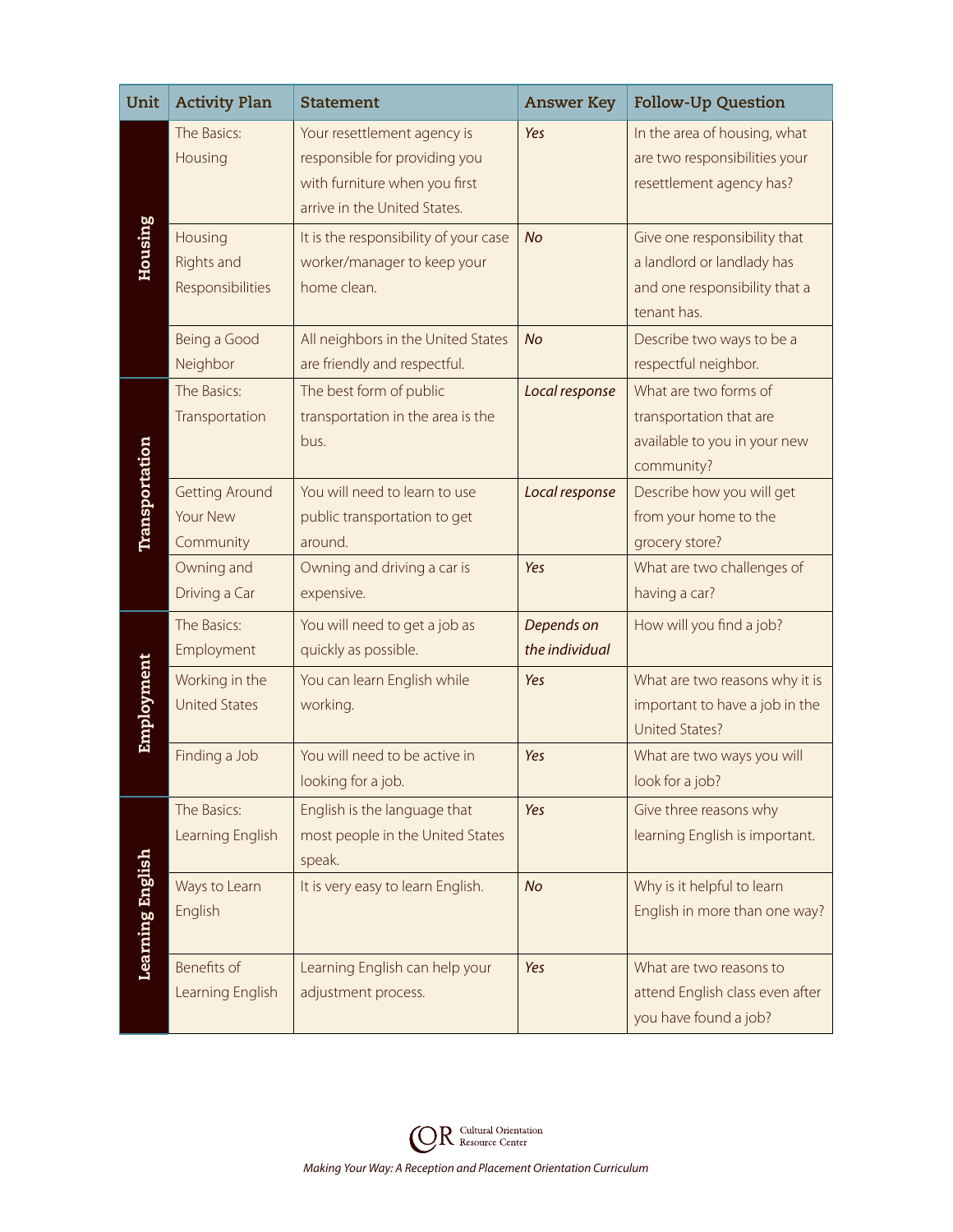| Unit                      | <b>Activity Plan</b>                                | <b>Statement</b>                                                                                                          | <b>Answer Key</b> | <b>Follow-Up Question</b>                                                                                                                  |
|---------------------------|-----------------------------------------------------|---------------------------------------------------------------------------------------------------------------------------|-------------------|--------------------------------------------------------------------------------------------------------------------------------------------|
|                           | The Basics:<br>Education                            | Most Americans think of<br>education as a lifelong process.                                                               | Yes               | Name two things that U.S.<br>schools expect of parents.                                                                                    |
| Education                 | Getting Involved<br>in Your Child's<br>School       | Being involved in your child's<br>school can help your child<br>succeed.                                                  | Yes               | Name three ways you can<br>be involved in your child's<br>education.                                                                       |
|                           | Dealing With<br><b>Issues at School</b>             | Parents should not talk to school<br>administrators or teachers.                                                          | <b>No</b>         | If a child does not understand<br>the material being discussed<br>at school, what should the<br>parent do?                                 |
|                           | Employment<br><b>Versus Education</b><br>for Adults | For most adult refugees who<br>have just arrived in the United<br>States, employment is more<br>necessary than education. | Yes               | Give one challenge and one<br>benefit of working versus<br>going to school.                                                                |
|                           | The Basics: Health<br>and Hygiene                   | There are many different places<br>to go for health care in the United<br>States.                                         | Yes               | What are two places that<br>provide health care services<br>in your area? What would be a<br>good medical reason for going<br>to each one? |
| <b>Health and Hygiene</b> | A Doctor's Visit:<br>What to Expect                 | If you tell your doctor something,<br>by law s/he must not talk to<br>others about it without your<br>permission.         | Yes               | Who are two people at the<br>doctor's office that you will<br>probably talk to?                                                            |
|                           | Personal Hygiene                                    | Personal hygiene is very<br>important in the United States.                                                               | Yes               | What are three personal<br>hygiene practices in the<br>United States?                                                                      |
|                           | Addressing<br><b>Emotional Health</b><br>Challenges | There are professionals you can<br>talk to if you are feeling sad or<br>upset.                                            | Yes               | It is normal to feel upset or sad<br>sometimes. But if someone<br>feels this way a lot of the time,<br>what should s/he do?                |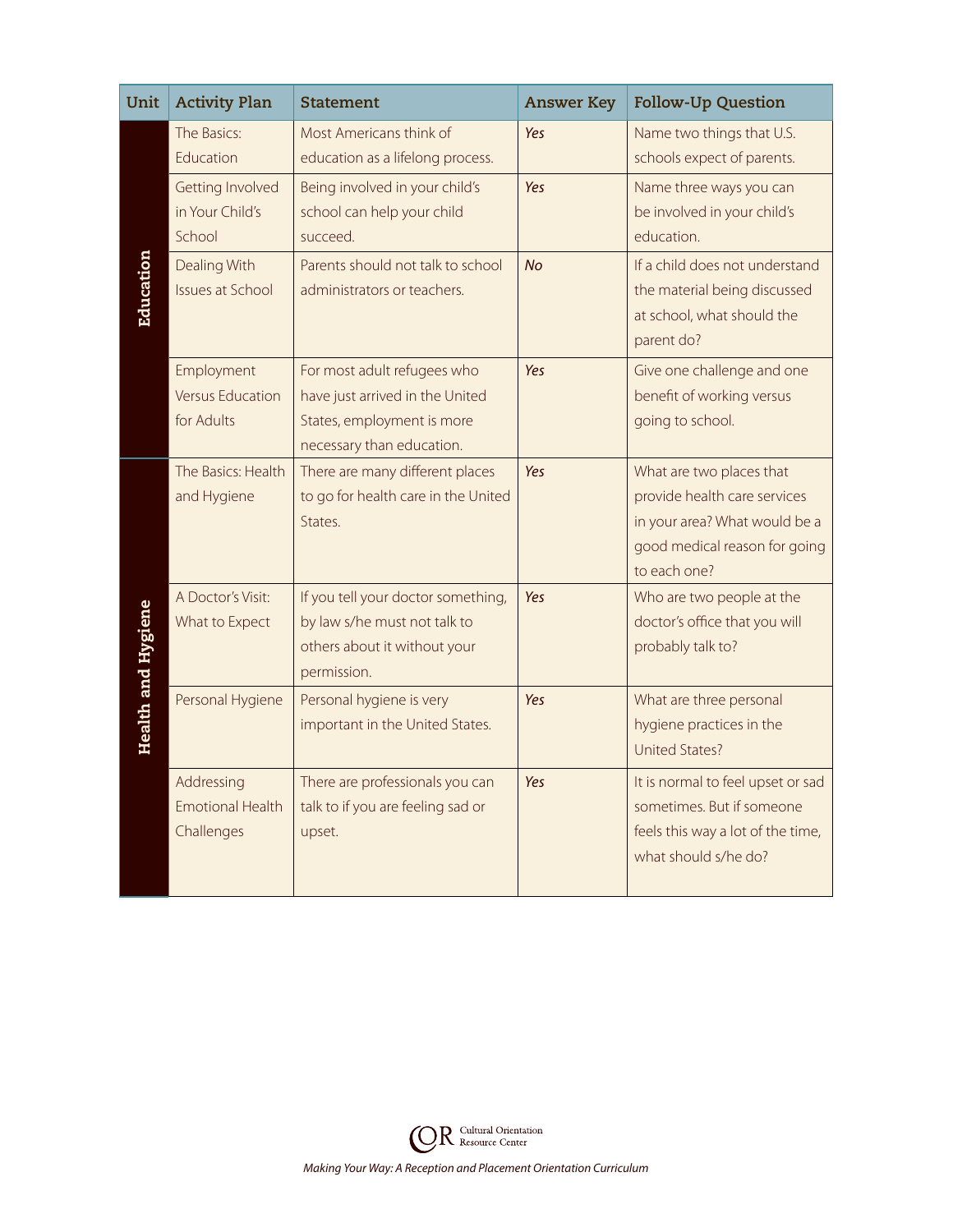| Unit                                      | <b>Activity Plan</b>                                    | <b>Statement</b>                                                                                                                  | <b>Answer Key</b> | <b>Follow-Up Question</b>                                                                                                                                          |
|-------------------------------------------|---------------------------------------------------------|-----------------------------------------------------------------------------------------------------------------------------------|-------------------|--------------------------------------------------------------------------------------------------------------------------------------------------------------------|
| <b>Budgeting and<br/>Personal Finance</b> | The Basics:<br><b>Budgeting and</b><br>Personal Finance | Having a job is one<br>way to help your family<br>become self-sufficient.                                                         | Yes               | What are two sources of<br>income that you could access<br>when your initial assistance<br>ends? Are these short-term or<br>long-term?                             |
|                                           | <b>Banks</b> and<br>Paychecks                           | It is safest to save your money at<br>home in the United States.                                                                  | <b>No</b>         | What are two things that are<br>taken out of each paycheck?                                                                                                        |
|                                           | <b>Budgeting and</b><br>Prioritizing                    | It is important to be realistic<br>about things your family needs.                                                                | Yes               | Why is it important to figure<br>out the most important<br>expenses for your family?                                                                               |
|                                           | The Basics:<br>Cultural<br>Adjustment                   | Most refugees are very happy<br>when they first arrive in the<br>United States and they usually<br>stay that way for a long time. | No                | What are the four common<br>phases of cultural adjustment?                                                                                                         |
| <b>Cultural Adjustment</b>                | <b>Diverse</b><br>Communities                           | All of your neighbors will be<br>friendly and helpful all the time.                                                               | <b>No</b>         | What are two ways you can<br>communicate with people<br>you disagree with?                                                                                         |
|                                           | Punctuality                                             | If you are late for a doctor's<br>appointment, you may need to<br>pay for the appointment anyway.                                 | Yes               | Name two things for which it<br>is important to arrive on time.                                                                                                    |
|                                           | <b>Family Roles</b>                                     | Children often learn English faster<br>than their parents. This can be<br>challenging for the family.                             | Yes               | Why do some families<br>experience role changes when<br>they resettle in the United<br>States?                                                                     |
|                                           | Parenting<br>Practices                                  | Taking away privileges, such as<br>seeing friends, is one common<br>method of disciplining children in<br>the United States.      | Yes               | Describe a parenting<br>challenge you might face in<br>the United States. What is a<br>legal and acceptable way that<br>your family might manage the<br>challenge? |
|                                           | Adjusting to<br>Changes and<br>Challenges               | If you are feeling sad, an<br>appropriate thing to do is lock<br>yourself in a room for many days.                                | <b>No</b>         | If your first job were not the<br>job you wanted, how would<br>you feel? If you were unhappy,<br>what would you do about it?                                       |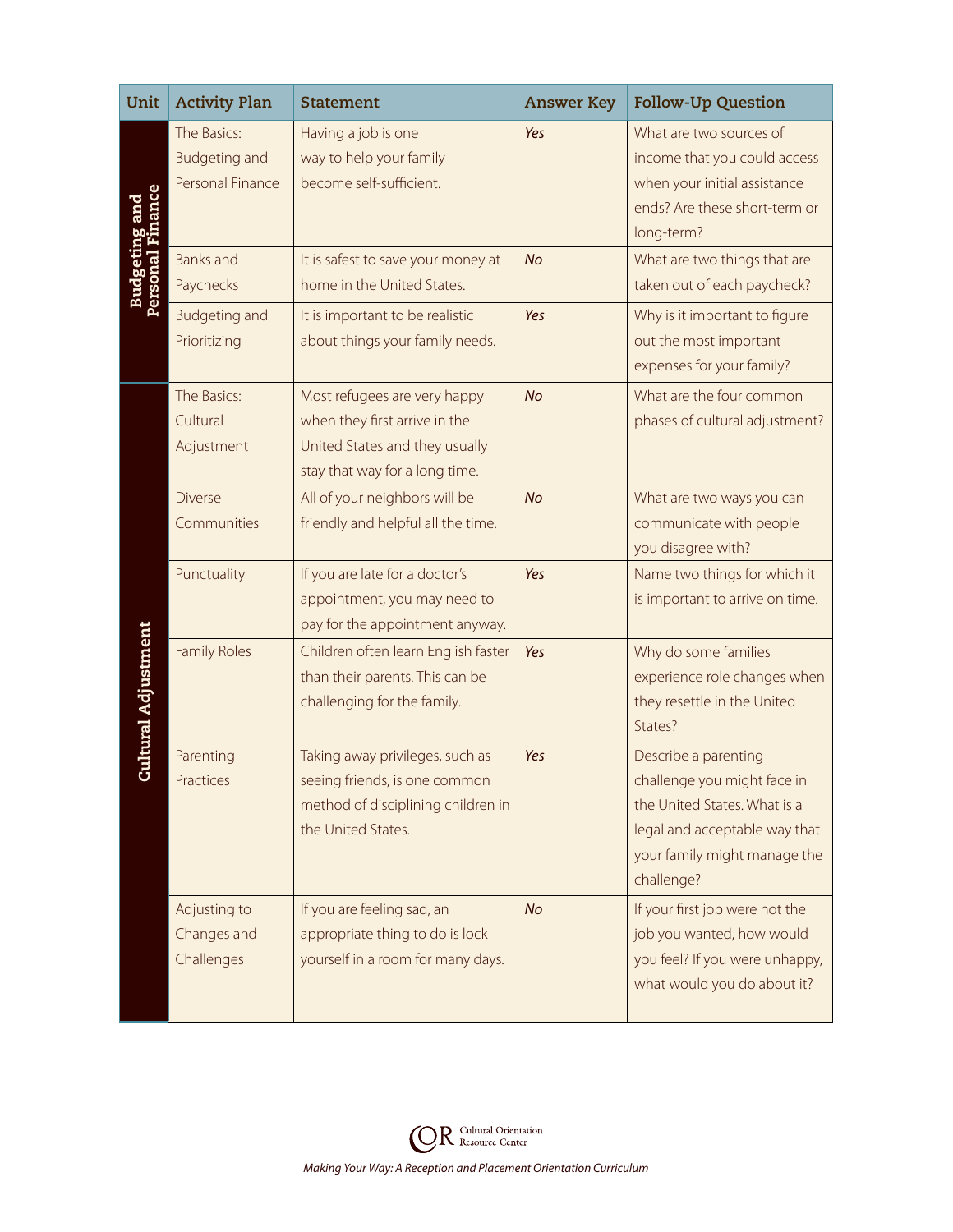| Unit                                | <b>Activity Plan</b>                           | <b>Statement</b>                                                                                        | <b>Answer Key</b> | <b>Follow-Up Question</b>                                                                                            |
|-------------------------------------|------------------------------------------------|---------------------------------------------------------------------------------------------------------|-------------------|----------------------------------------------------------------------------------------------------------------------|
|                                     | The Basics:<br>U.S. Laws and<br>Refugee Status | If you do not know the law, it is<br>okay to break it.                                                  | <b>No</b>         | Why do you need to learn U.S.<br>laws?                                                                               |
|                                     | <b>Using Emergency</b><br>Services             | If there is an emergency, such as<br>a fire, you should call 9-1-1.                                     | Yes               | What three key English words<br>should you know and be<br>able to use in an emergency<br>situations?                 |
| <b>U.S. Laws and Refugee Status</b> | <b>Practicing Safety</b><br>Procedures         | Shouting for help is one way to<br>handle some unsafe situations.                                       | Yes               | What are two unsafe situations<br>you may face? If you found<br>yourself in these situations,<br>what should you do? |
|                                     | Common Safety<br>Practices                     | You will always feel safe in your<br>new community.                                                     | <b>No</b>         | What are two things you<br>should do to avoid an unsafe<br>situation?                                                |
|                                     | Your Rights<br>and Your<br>Responsibilities    | It is the responsibility of your case<br>worker/manager to make sure<br>you know all of the local laws. | <b>No</b>         | What are three rights you have<br>in the United States?                                                              |
|                                     | <b>Adjusting Your</b><br><b>Status</b>         | You have to adjust your status to<br>a Lawful Permanent Resident.                                       | Yes               | When should you apply to<br>adjust your status to that of a<br>Lawful Permanent Resident<br>(LPR)?                   |
|                                     | Learning Local<br>Laws                         | All communities in the United<br>States have the same laws.                                             | <b>No</b>         | Why is it important to learn<br>local laws?                                                                          |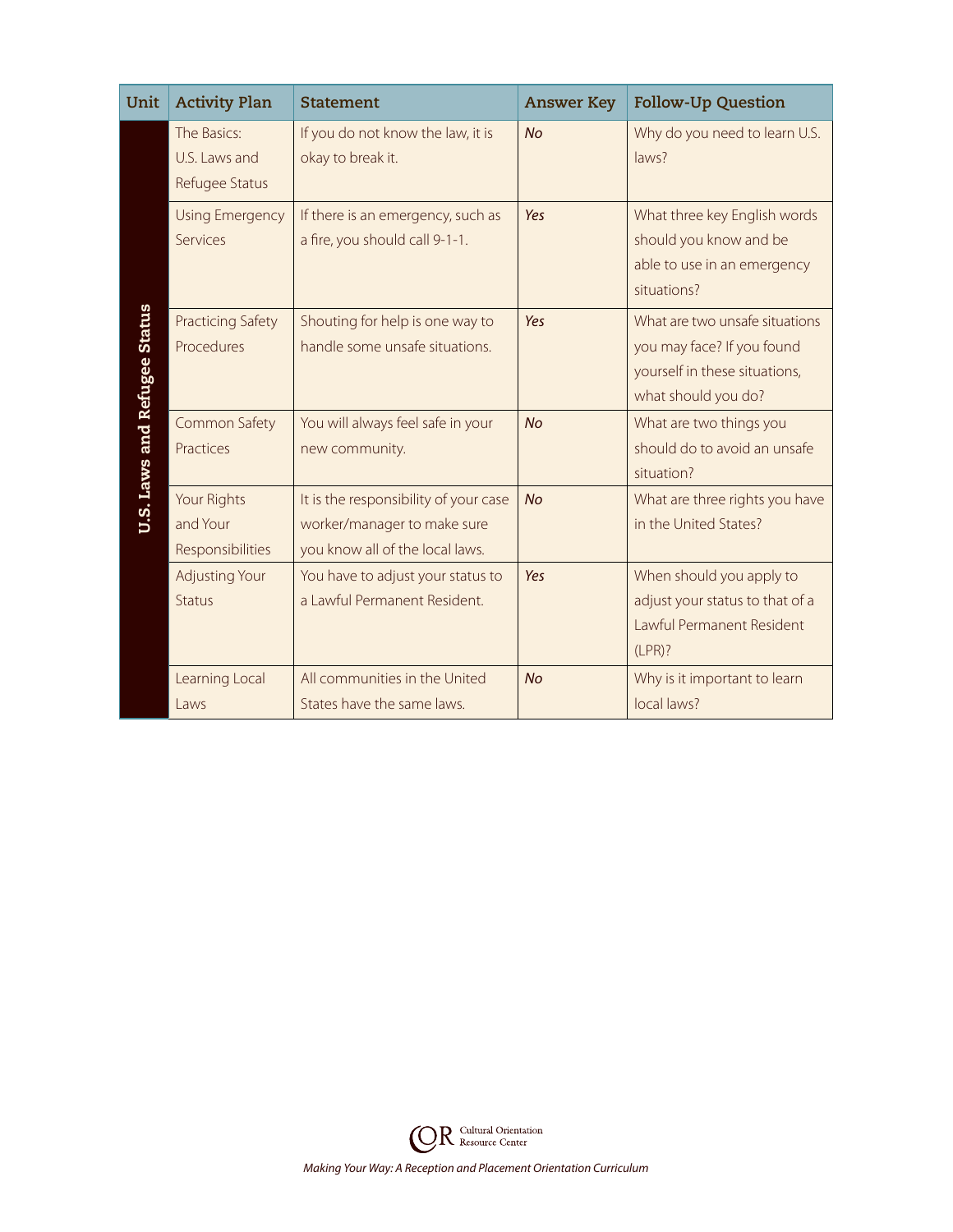# Choose-Your-Topic Game

## Introduction for the Trainer

## Key Content

During this session, participants will review information and show what they have learned throughout the orientation sessions.

### Main Messages

Participants will review, explain, and show their understanding of different aspects of orientation and their resettlement process. Trainers should encourage participants to share what they have learned.



### **Objectives**

Participants will be able to do the following:

- Review the information they learned throughout the orientation course
- Explain specific aspects of the orientation sessions they have attended
- $\blacktriangleright$  Show knowledge and understanding of various aspects of their resettlement

#### 35 minutes

#### **Materials**

 $\Box$  Flipchart paper, markers, and tape  $\Box$  Choose-Your-Topic Headers (included)  $\Box$  Choose-Your-Topic Questions (samples included)  $\Box$  Blank paper, 2 pieces **Optional: Point Cards (included), 2 copies** □ Optional: Choose-Your-Topic Game PowerPoint (available for automatic download from the COR Center website here: http://goo.gl/V6ccBe)  $\Box$  Optional: Laptop, projector, and screen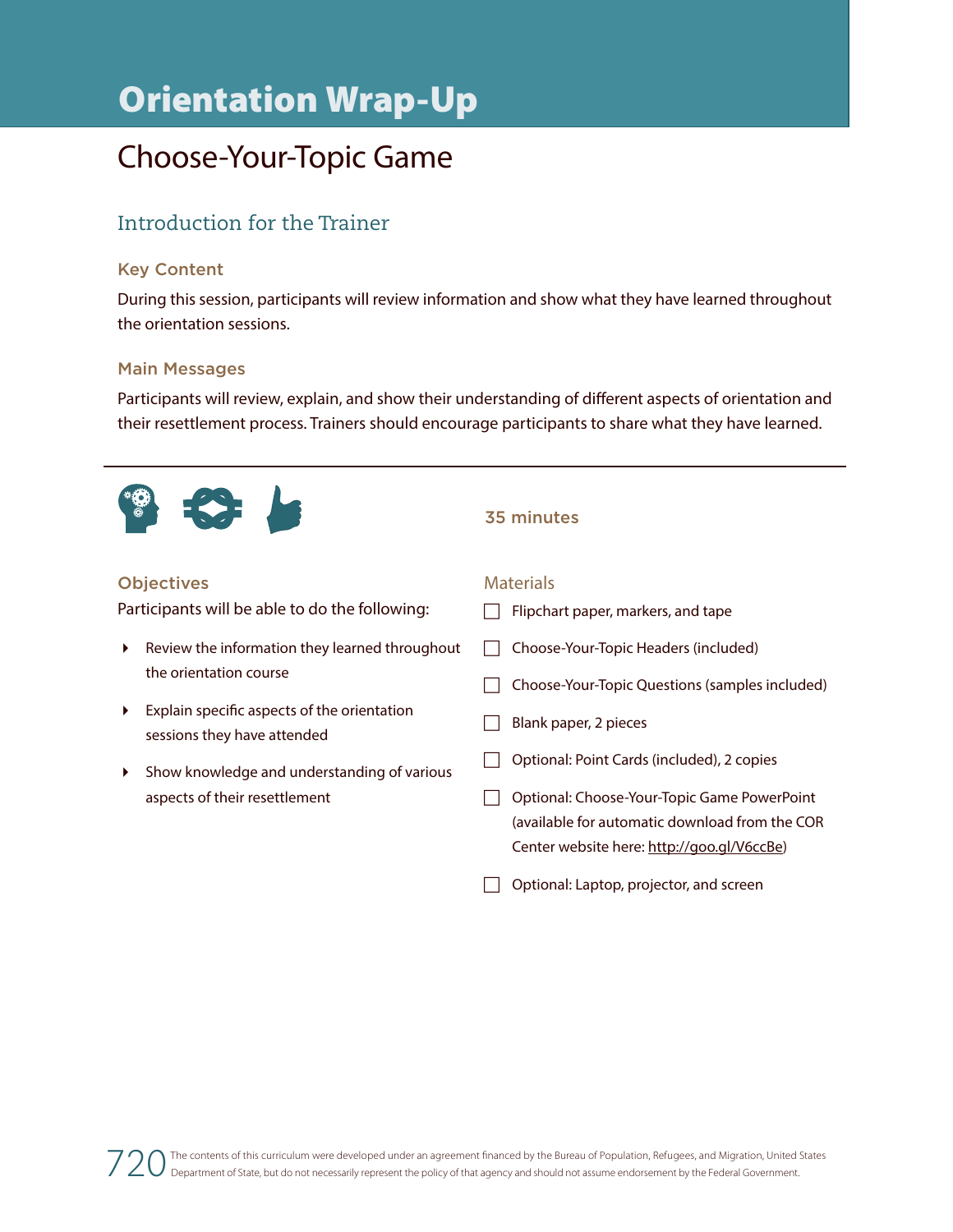## Session Preparation

Review Choose-Your-Topic Headers and the Choose-Your-Topic Questions. There are seven topics headers, covering the 11 orientation units (with four of the topic headers combining orientation units). For each topic header, chose four questions, selecting those that relate best to the content that was covered during the orientation. You will have 28 questions in total.

Prepare the game board by doing the following:

- Print the Choose-Your-Topic Headers. Cut along the dotted lines and tape or glue them to the top of a piece of flipchart paper. (Use more than one piece of flipchart paper or a wall if needed.)
- Create question cards by printing and cutting out the Choose-Your-Topic Questions that you have chosen to use for the session.
- Tape the question cards face-down under the Choose-Your-Topic Headers.

| Role of<br>the Local<br>Resettlement<br>Agency | Community<br>Services and<br><b>Public</b><br>Assistance<br>and<br>Housing | Transportation<br>and<br><b>Employment</b> | Learning<br><b>English</b><br>and<br><b>Education</b> | <b>Health and</b><br><b>Hygiene</b><br>and<br><b>Budgeting</b><br>and Personal<br><b>Finance</b> | Cultural<br>Adjustment | U.S. Laws<br>and Refugee<br><b>Status</b> |
|------------------------------------------------|----------------------------------------------------------------------------|--------------------------------------------|-------------------------------------------------------|--------------------------------------------------------------------------------------------------|------------------------|-------------------------------------------|
| Back of                                        | Back of                                                                    | Back of                                    | Back of                                               | Back of                                                                                          | Back of                | Back of                                   |
| <b>Ouestion Card</b>                           | <b>Ouestion Card</b>                                                       | <b>Ouestion Card</b>                       | <b>Ouestion Card</b>                                  | <b>Ouestion Card</b>                                                                             | <b>Ouestion Card</b>   | <b>Ouestion Card</b>                      |
| Back of                                        | Back of                                                                    | Back of                                    | Back of                                               | Back of                                                                                          | Back of                | Back of                                   |
| <b>Ouestion Card</b>                           | <b>Ouestion Card</b>                                                       | <b>Ouestion Card</b>                       | <b>Ouestion Card</b>                                  | <b>Ouestion Card</b>                                                                             | <b>Ouestion Card</b>   | <b>Ouestion Card</b>                      |
| Back of                                        | Back of                                                                    | Back of                                    | Back of                                               | Back of                                                                                          | Back of                | Back of                                   |
| <b>Ouestion Card</b>                           | <b>Ouestion Card</b>                                                       | Ouestion Card                              | <b>Ouestion Card</b>                                  | <b>Ouestion Card</b>                                                                             | <b>Ouestion Card</b>   | <b>Ouestion Card</b>                      |
| Back of                                        | Back of                                                                    | Back of                                    | Back of                                               | Back of                                                                                          | Back of                | Back of                                   |
| <b>Ouestion Card</b>                           | <b>Ouestion Card</b>                                                       | <b>Ouestion Card</b>                       | <b>Ouestion Card</b>                                  | <b>Ouestion Card</b>                                                                             | <b>Ouestion Card</b>   | <b>Ouestion Card</b>                      |

The Game Board should look similar to a *Jeopardy!* board, like this:

Prepare answer cards by folding the two blank pieces of paper in half lengthwise and writing the team letters (A and B) on top of each half.

Prepare a scoreboard using flipchart paper and markers:

| Team B |
|--------|
|        |
|        |
|        |
|        |
|        |
|        |

Hang the scoreboard in front of the training space.



 $721$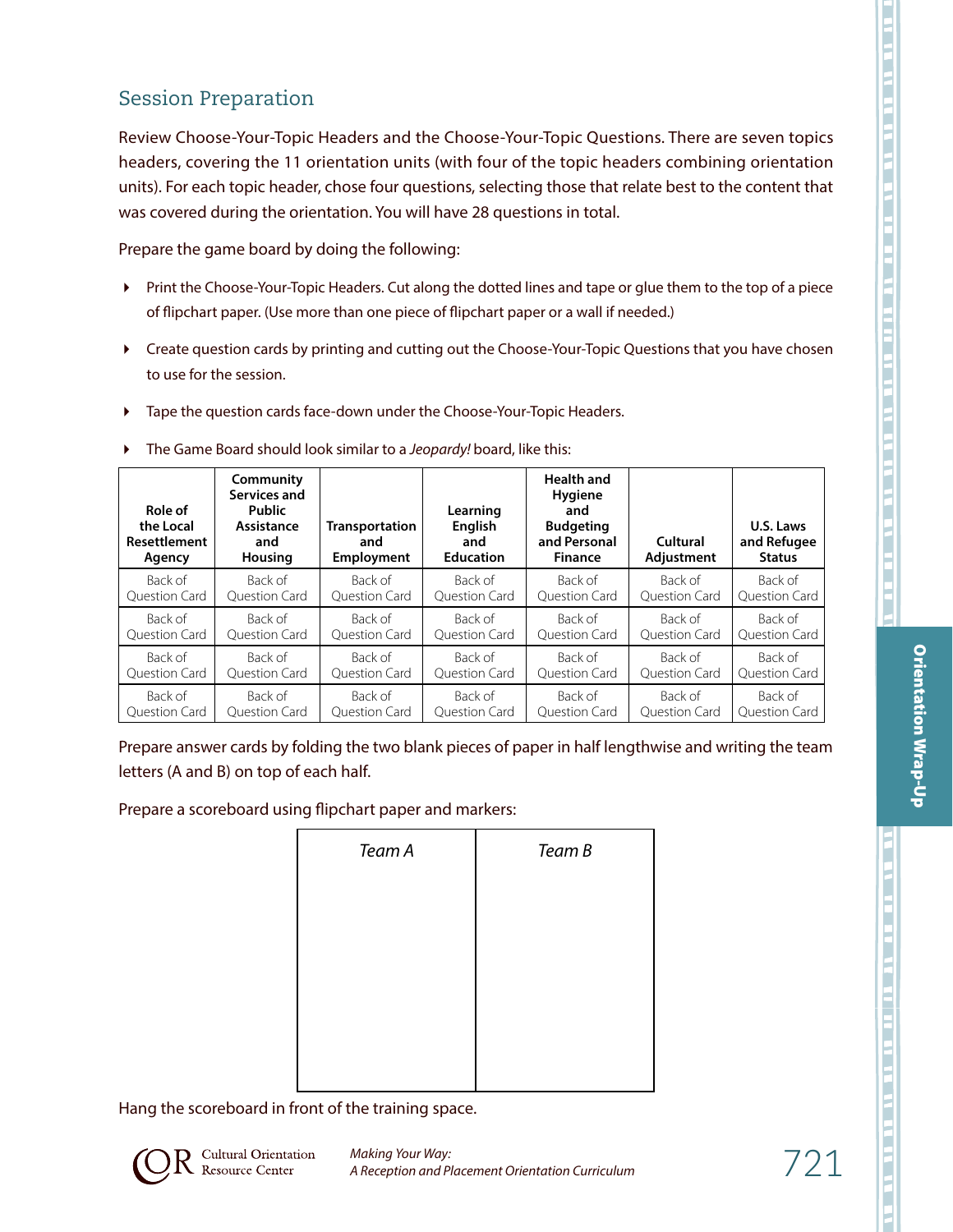## Trainer's Introduction of Session to Participants

During this session, we will review the information you have learned during this course.

## Activity

Divide participants into two groups. Distribute answer cards to one person in each group. Groups sit in a circular or U-shaped formation. The group's spokesperson will change with each question.

Teams decide who will be their first spokesperson. Spokespeople hold the team's answer card. The person sitting to that person's right will go next.

Decide which team will choose the first question. That team's spokesperson chooses a Choose-Your-Topic Header (such as Cultural Adjustment or Learning English and Education). Take a Question Card off the Game Board and read the question printed on it aloud. Teams discuss the possible answer among themselves. The team's spokesperson who raises the team's Answer Card first gets to answer the question.

The trainer should decide if the response is correct or incorrect. If the answer is right, tape the question card back to where it belongs on the scoreboard. If the answer is wrong, ask the full group what the correct answer should be. Teams do not receive any points if the answer is wrong, and the question card you are holding is set aside. The full group should come up with a correct answer to the question before continuing.

Teams take turns choosing the Choose-Your-Topic Header from the remaining questions.

When all of the questions have been answered, debrief the session with participants using the questions below:

## Debriefing Questions

- What are some of the most important things you have learned during these orientation sessions?
- What remaining questions do you have about the material covered?
- What would you like to learn more about? How will you find out this information?

## *Working With Individuals or Very Small Groups*

When working with a single individual, play the Choose-Your-Topic Game as already described, with the participant choosing the questions and the trainer discussing it with the participant to help come up with the best answer.

When working with two participants, have them play on two separate teams. The two participants and the trainer discuss the questions and answers as needed.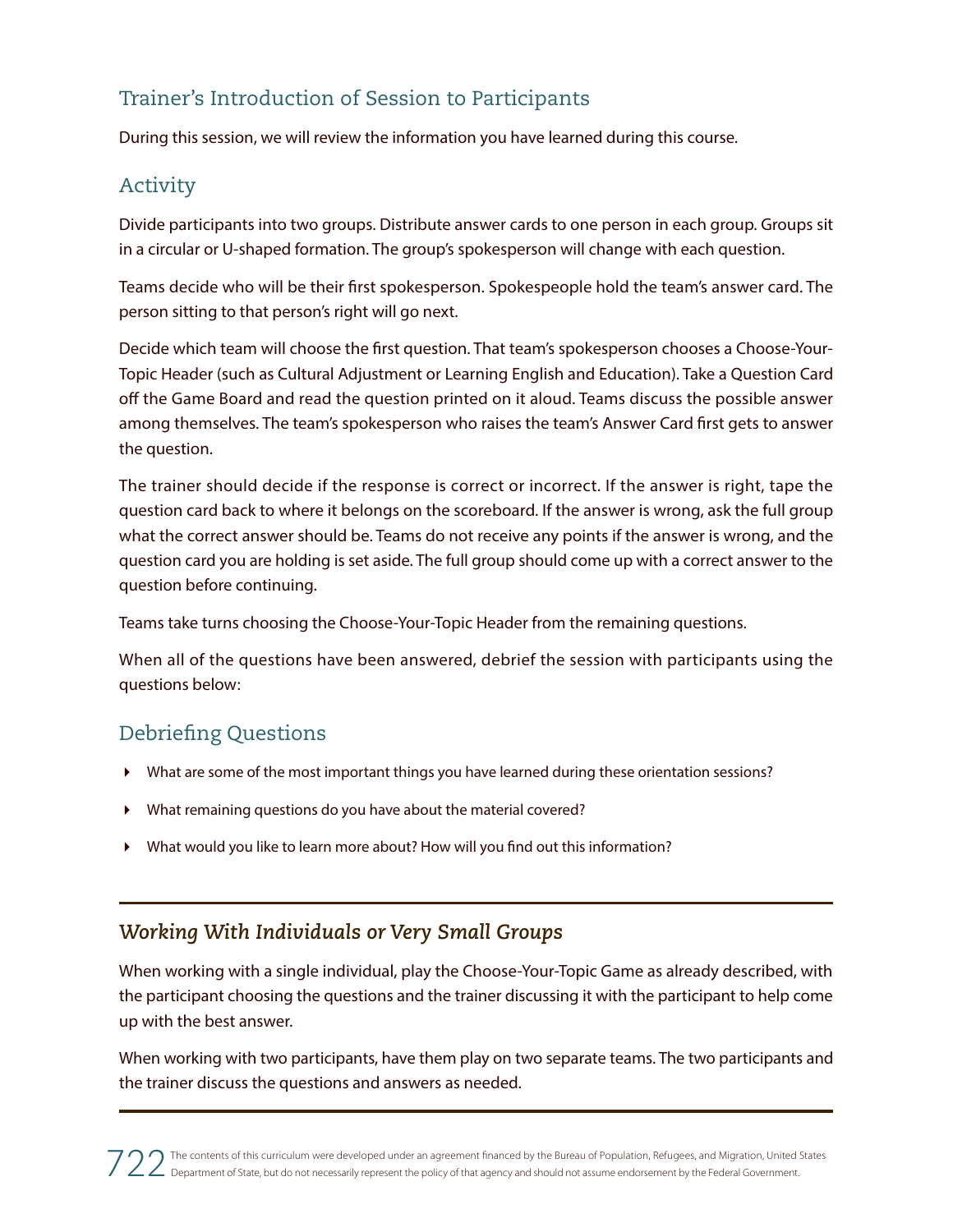**Orientation Wrap-Up** 

When working with large groups, consider having more than two teams, so that there are no more than five to six participants on a team. Each team receives an answer card. The trainer can have one or two participants (or other volunteers) help judge who held up the answer card first, and have these two participants also help decide whether the answer is right or wrong.

This wrap-up game can go on for as long as necessary or as time permits, and can be used for different topics, as long as the questions lend themselves to correct and incorrect answers.

If needed, use translated versions of the Choose-Your-Topic Headers and/or Choose Your Topic Questions.

Instead of creating the board, use the Choose-Your-Topic Game PowerPoint with a laptop, projector, and screen.

To make the game more challenging, cut and tape the Point Cards to the game board under the Choose-Your-Topic Headers in place of the questions. Give different points (10, 20, 30, and 40) to the questions, based on their difficulty. The teams take turns choosing a Topic Header and a level of difficulty. The trainer reads the question, and the team that answers it correctly gets the points shown on the Point Cards, as in *Jeopardy!* The Game Board should look like this:

| Role of<br>the Local<br>Resettlement<br>Agency | Community<br>Services<br>and Public<br>Assistance<br>and<br>Housing | Transportation<br>and<br>Employment | Learning<br>English<br>and<br>Education | Health and<br>Hygiene<br>and<br>Budgeting<br>and Personal<br>Finance | Cultural<br>Adjustment | U.S. Laws<br>and Refugee<br><b>Status</b> |
|------------------------------------------------|---------------------------------------------------------------------|-------------------------------------|-----------------------------------------|----------------------------------------------------------------------|------------------------|-------------------------------------------|
| 10                                             | 10                                                                  | 10                                  | 10                                      | 10                                                                   | 10                     | 10                                        |
| 20                                             | 20                                                                  | 20                                  | 20                                      | 20                                                                   | 20                     | 20                                        |
| 30                                             | 30                                                                  | 30                                  | 30                                      | 30                                                                   | 30                     | 30                                        |
| 40                                             | 40                                                                  | 40                                  | 40                                      | 40                                                                   | 40                     | 40                                        |

If a team answers a question incorrectly, the question can be offered to the other team.

If needed, create a time limit (such as 2 to 3 minutes) for teams to answer a question.

Participants decide on team names to promote camaraderie and fun amongst team members.

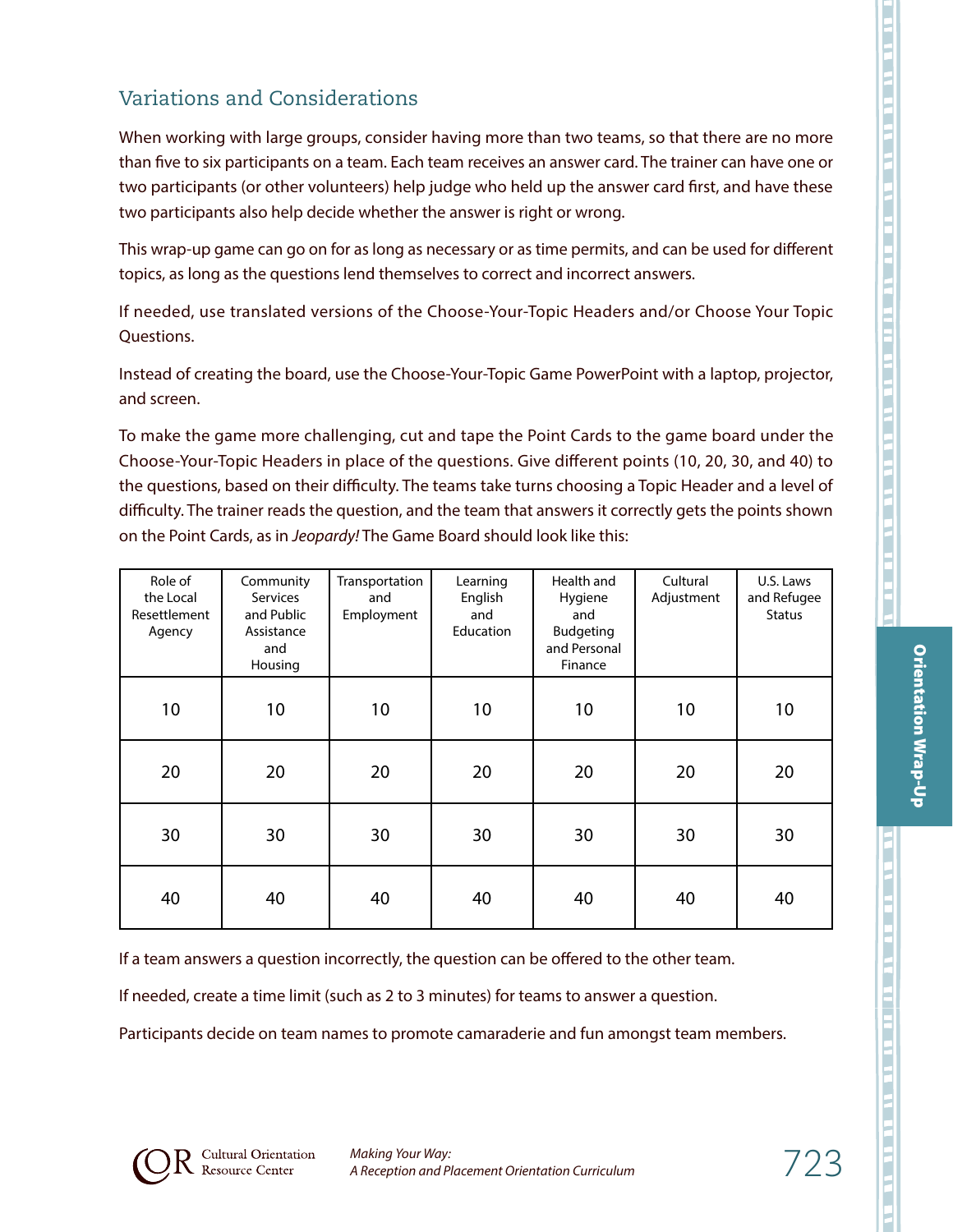## Choose-Your-Topic Headers



*Role of the Local Resettlement Agency*



*Community Services and Public Assistance and Housing*



*Transportation and Employment Learning English and Education*







*Health and Hygiene and Budgeting and Personal Finance Cultural Adjustment*



*U.S. Laws and Refugee Status*





*Making Your Way: A Reception and Placement Orientation Curriculum*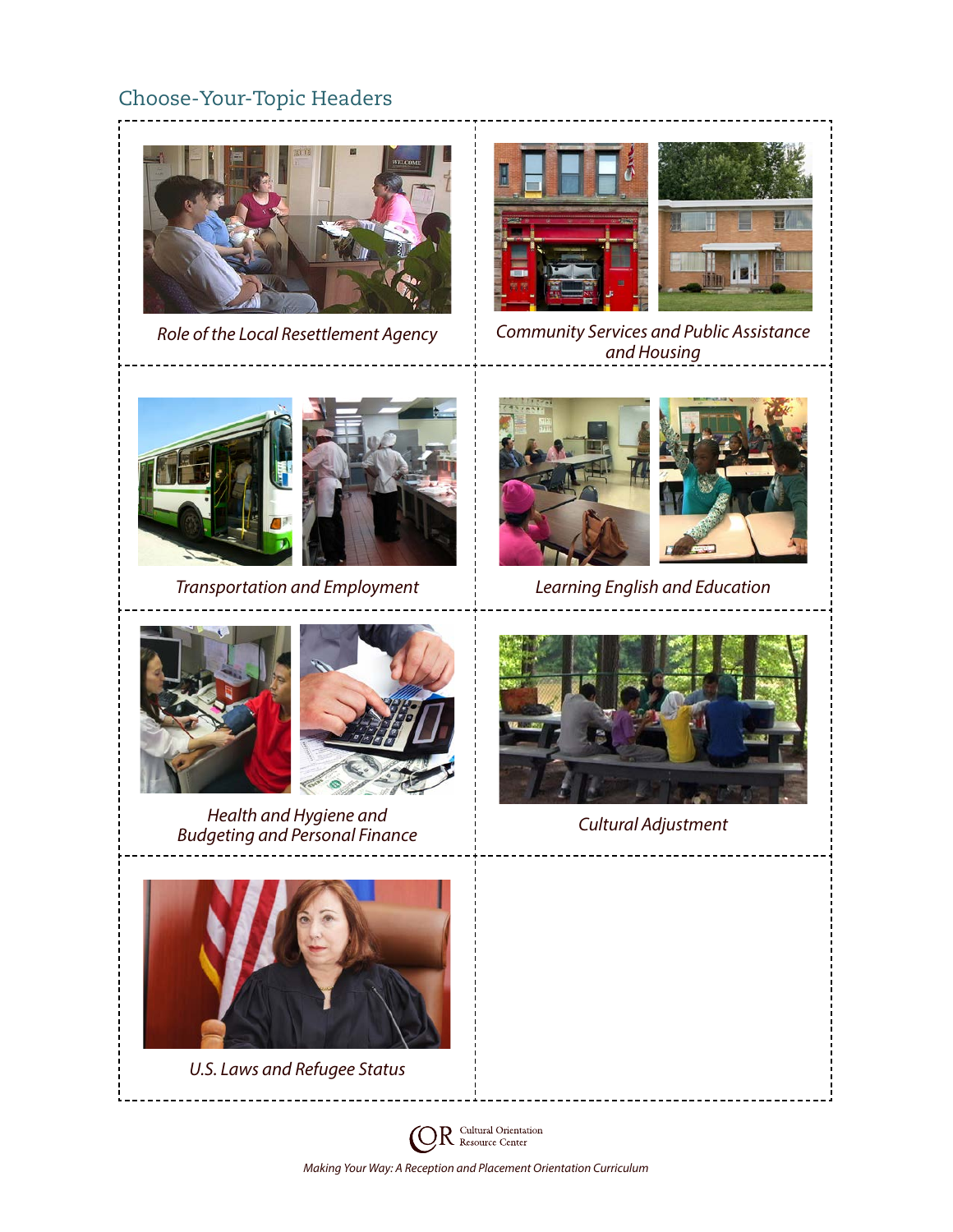# Choose-Your-Topic Questions

These questions were developed based on the full R&P Orientation Curriculum. Add or remove questions based on the material covered during the orientation sessions you provided.

| Unit                                                | <b>Activity Plan</b>                                               | Question                                                                                                                              |
|-----------------------------------------------------|--------------------------------------------------------------------|---------------------------------------------------------------------------------------------------------------------------------------|
|                                                     | The Basics: Role of the<br>Local Resettlement Agency               | Who is your first contact in the United States when you need advice or<br>services?                                                   |
| Role of the Resettlement Local Agency               | <b>Initial Resettlement</b><br>Assistance and Services<br>Provided | What are two additional things you would like to learn about<br>resettlement?                                                         |
|                                                     | <b>Attending Orientation</b><br>Classes                            | What are two reasons it is important to attend orientation sessions?                                                                  |
|                                                     | A New Partnership                                                  | What are two things you can do that will help you work better with<br>resettlement agency staff?                                      |
|                                                     | <b>Overcoming Challenges</b>                                       | Why might you receive different services than other refugees receive?                                                                 |
|                                                     | The Basics: Community<br>Services and Public<br>Assistance         | If your family needs public assistance, who should you talk with to find<br>out if your family is eligible for low-income assistance? |
| <b>Community Services<br/>and Public Assistance</b> | <b>Types of Services</b>                                           | What two community services will be most useful to your family? Why?                                                                  |
|                                                     | Social Involvement in Your<br>Community                            | Name two benefits of community involvement.                                                                                           |
|                                                     | The Basics: Housing                                                | If you do not pay your rent or utility bills on time, what are two things<br>that could happen?                                       |
| <b>Housing</b>                                      | Housing Rights and<br>Responsibilities                             | Name two rights and two responsibilities that you have as a tenant.                                                                   |
|                                                     | Being a Good Neighbor                                              | What are two reasons why it is important to be a respectful neighbor?                                                                 |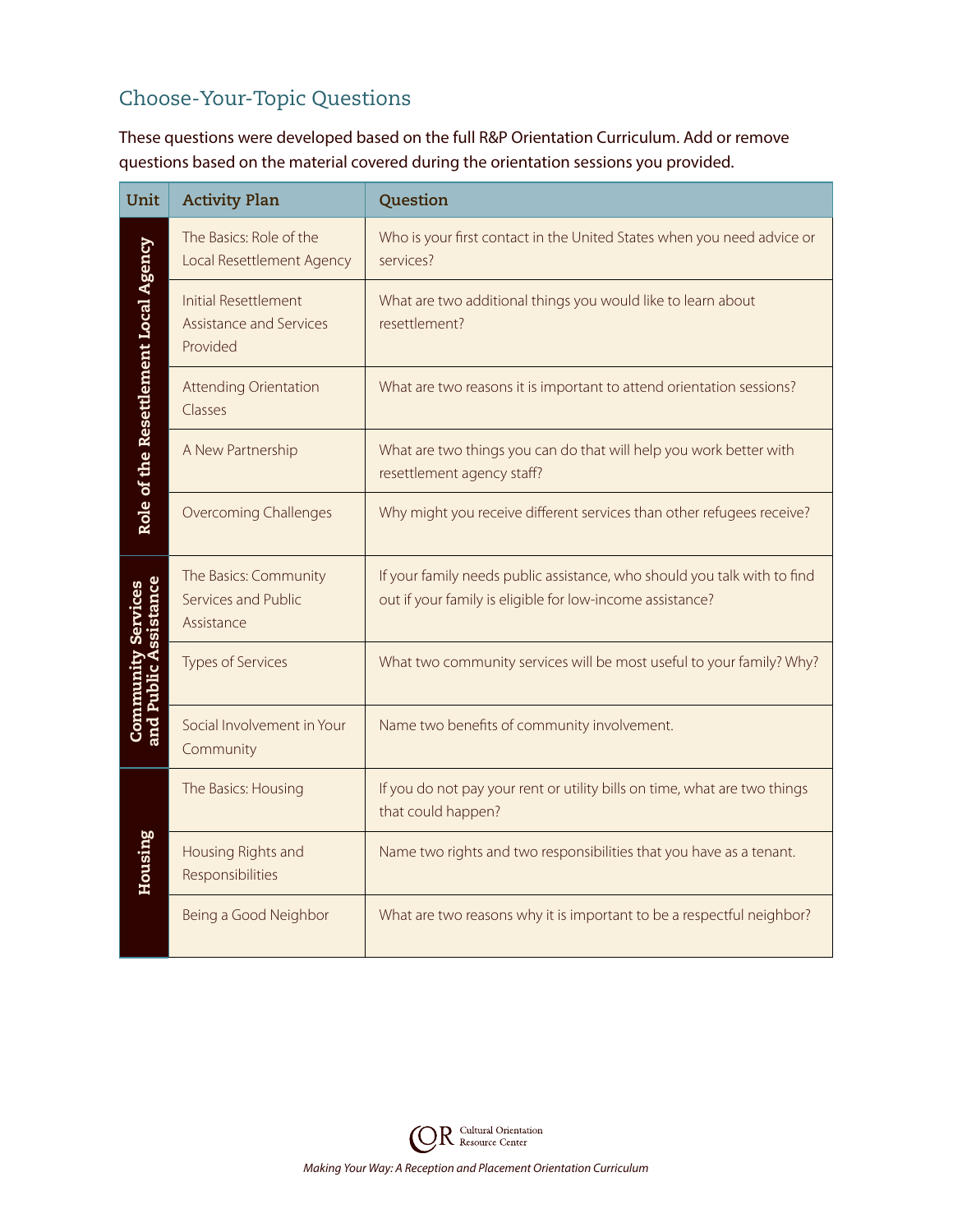| Unit             | <b>Activity Plan</b>                                    | Question                                                                                                               |
|------------------|---------------------------------------------------------|------------------------------------------------------------------------------------------------------------------------|
|                  | The Basics: Transportation                              | Describe how to use one form of transportation that is available in<br>your community.                                 |
| Transportation   | <b>Getting Around Your New</b><br>Community             | Describe how to get from your home to the local elementary school.                                                     |
|                  | Owning and Driving a Car                                | What are two benefits of using public transportation versus owning a<br>car?                                           |
|                  | The Basics: Employment                                  | Why is it important to stay in a job for at least 6 months?                                                            |
| Employment       | Working in the United<br><b>States</b>                  | What are two important reasons for adults to work?                                                                     |
|                  | Finding a Job                                           | What are three ways to find a job in the United States?                                                                |
|                  | The Basics: Learning<br>English                         | Give a situation where someone might need an interpreter. Describe<br>how you would request an interpreter.            |
| Learning English | Ways to Learn English                                   | Describe three ways you can learn English.                                                                             |
|                  | Benefits of Learning<br>English                         | What are three places in your community where knowing some<br>English will be helpful to you?                          |
|                  | The Basics: Education                                   | What are two reasons that an adult should work rather than go to<br>school?                                            |
| d<br>Education   | Getting Involved in Your<br>Child's School              | Name two ways a parent could get involved in her/his child's<br>education.                                             |
|                  | Dealing With Issues at<br>School                        | If you receive a call from the school telling you that your child has not<br>been attending school, what would you do? |
|                  | <b>Employment Versus</b><br><b>Education for Adults</b> | For adults, what is one challenge and one benefit of working rather<br>than going to school?                           |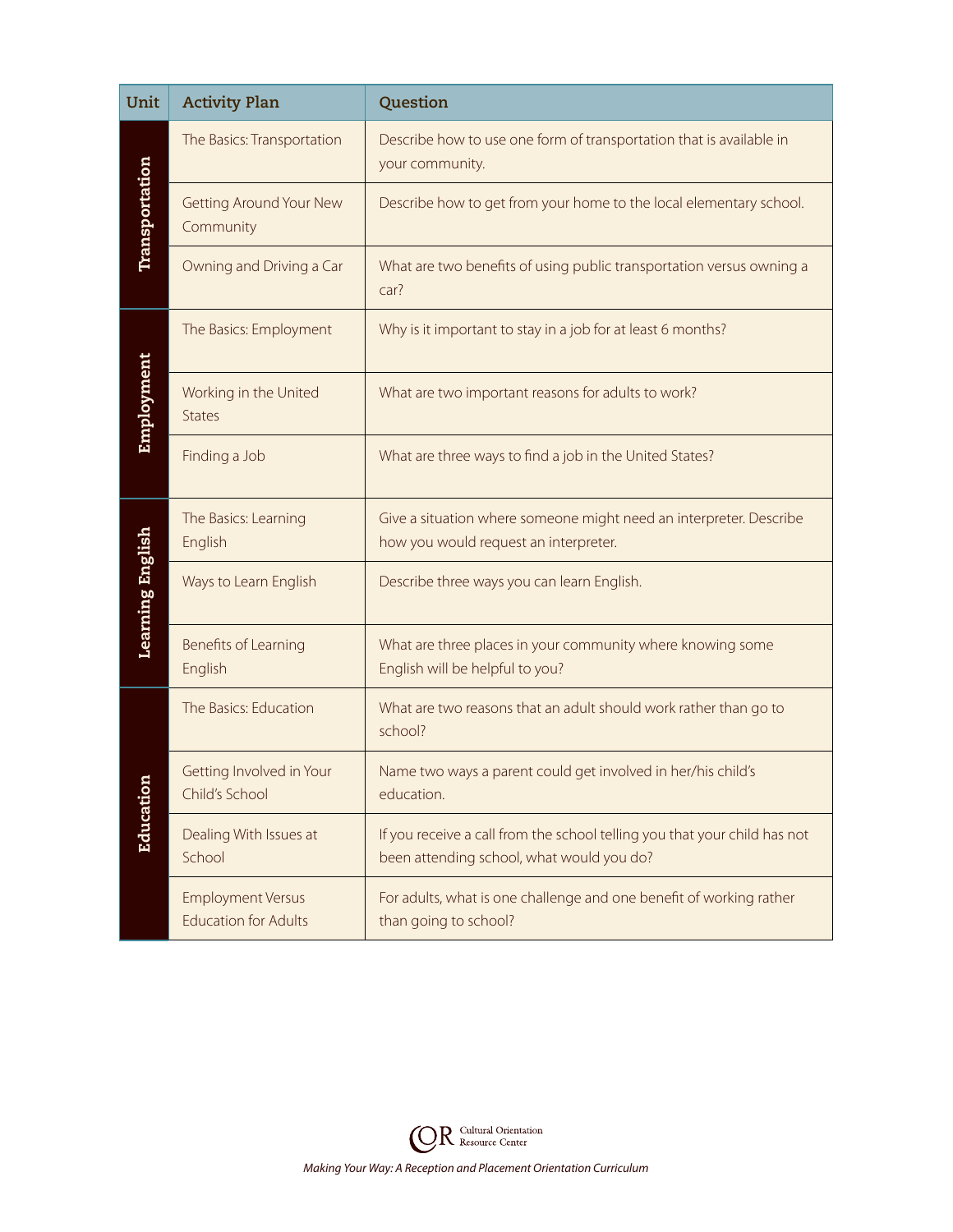| Unit                                      | <b>Activity Plan</b>                                    | Question                                                                                                                                |
|-------------------------------------------|---------------------------------------------------------|-----------------------------------------------------------------------------------------------------------------------------------------|
|                                           | The Basics: Health and<br>Hygiene                       | Give an example of a routine health situation and an urgent health<br>situation, and what you would do if you were in those situations. |
|                                           | A Doctor's Visit: What to<br>Expect                     | Why is it important to know that your doctor does not share your<br>medical information with anyone else?                               |
| <b>Health and Hygiene</b>                 | Personal Hygiene                                        | How can your hygiene affect your personal relationships in the United<br>States?                                                        |
|                                           | <b>Addressing Emotional</b><br><b>Health Challenges</b> | What are two healthy ways to cope with sadness or worry?                                                                                |
|                                           | The Basics: Budgeting and<br>Personal Finance           | What is one way you will support your family now? What is a way you<br>will do so in the long term?                                     |
| <b>Budgeting and<br/>Personal Finance</b> | <b>Banks and Paychecks</b>                              | What are two things you can do at a bank?                                                                                               |
|                                           | <b>Budgeting and Prioritizing</b>                       | What are two reasons that budgeting is important?                                                                                       |
|                                           | The Basics: Cultural<br>Adjustment                      | If you are experiencing culture shock, what are two ways you could<br>cope?                                                             |
|                                           | <b>Diverse Communities</b>                              | What are two different types of diversity common in U.S. communities?                                                                   |
| al Adjustment                             | Punctuality                                             | If you were late to a doctor's appointment, what might happen? If your<br>child were late to school, what might happen?                 |
| <b>Cultur</b>                             | <b>Family Roles</b>                                     | What are two healthy ways your family could handle role changes?                                                                        |
|                                           | <b>Parenting Practices</b>                              | Describe a parenting challenge. What is a legal and acceptable way<br>that your family might manage the challenge?                      |
|                                           | Adjusting to Changes and<br>Challenges                  | If your children learn English faster than you, how will you feel? If you<br>feel bad, what will you do about it?                       |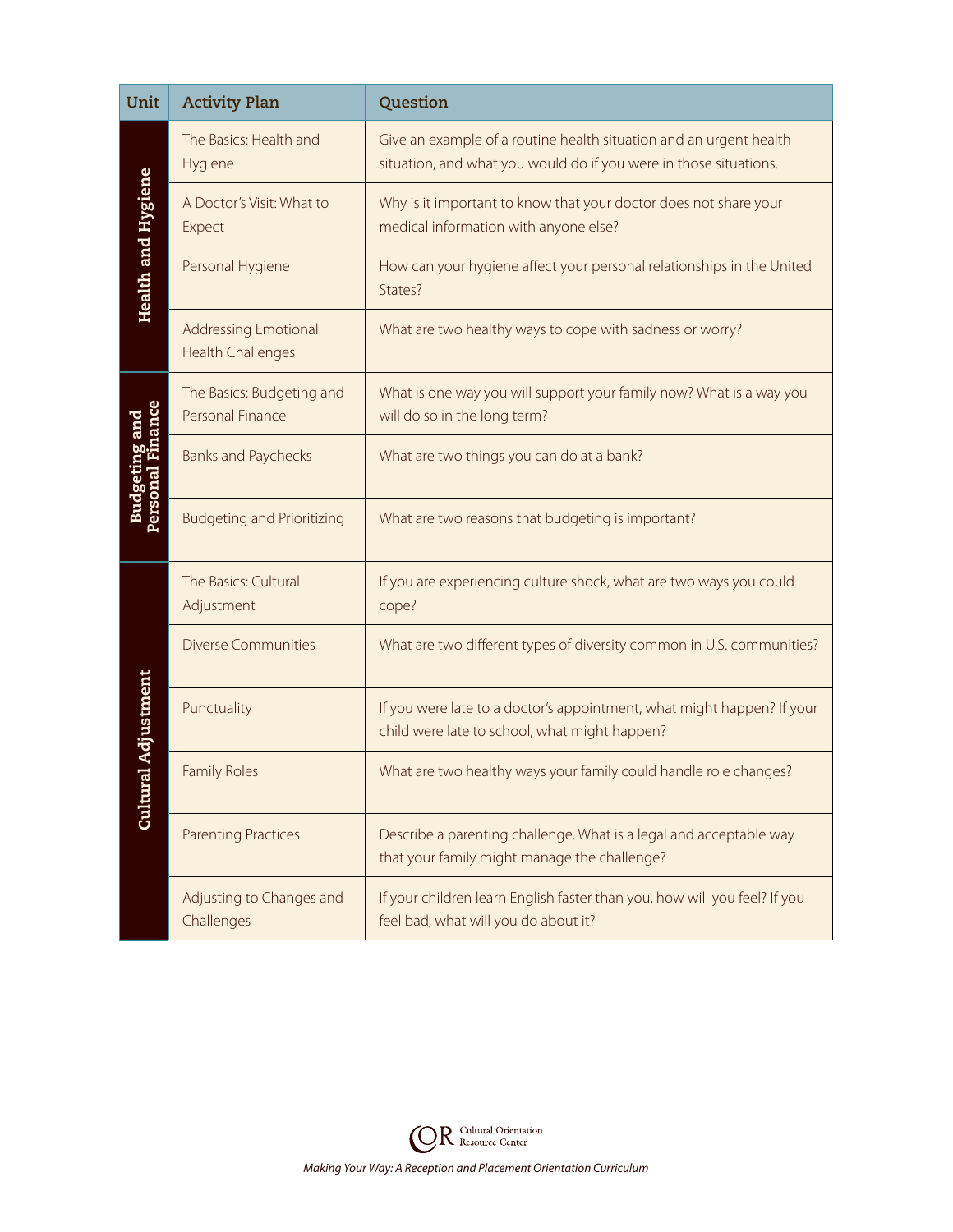| Unit                                | <b>Activity Plan</b>                        | Question                                                                                                                                 |
|-------------------------------------|---------------------------------------------|------------------------------------------------------------------------------------------------------------------------------------------|
| <b>U.S. Laws and Refugee Status</b> | The Basics: U.S. Laws and<br>Refugee Status | What are two examples of situations where you might need help from<br>a law enforcement official? How would you get the help you needed? |
|                                     | <b>Using Emergency Services</b>             | If you call 9-1-1, what are two things you should remember while you<br>are on the call?                                                 |
|                                     | <b>Practicing Safety</b><br>Procedures      | What are two unsafe situations you may face? If you were to find<br>yourself in these situations, what should you do?                    |
|                                     | <b>Common Safety Practices</b>              | Give an example of an unsafe situation that you may find yourself in.                                                                    |
|                                     | Your Rights and Your<br>Responsibilities    | What are three legal responsibilities you have in the United States?                                                                     |
|                                     | <b>Adjusting Your Status</b>                | When it is time to adjust your status, what should you do first?                                                                         |
|                                     | Learning Local Laws                         | What is an example of a question you might ask to learn about a local<br>law?                                                            |